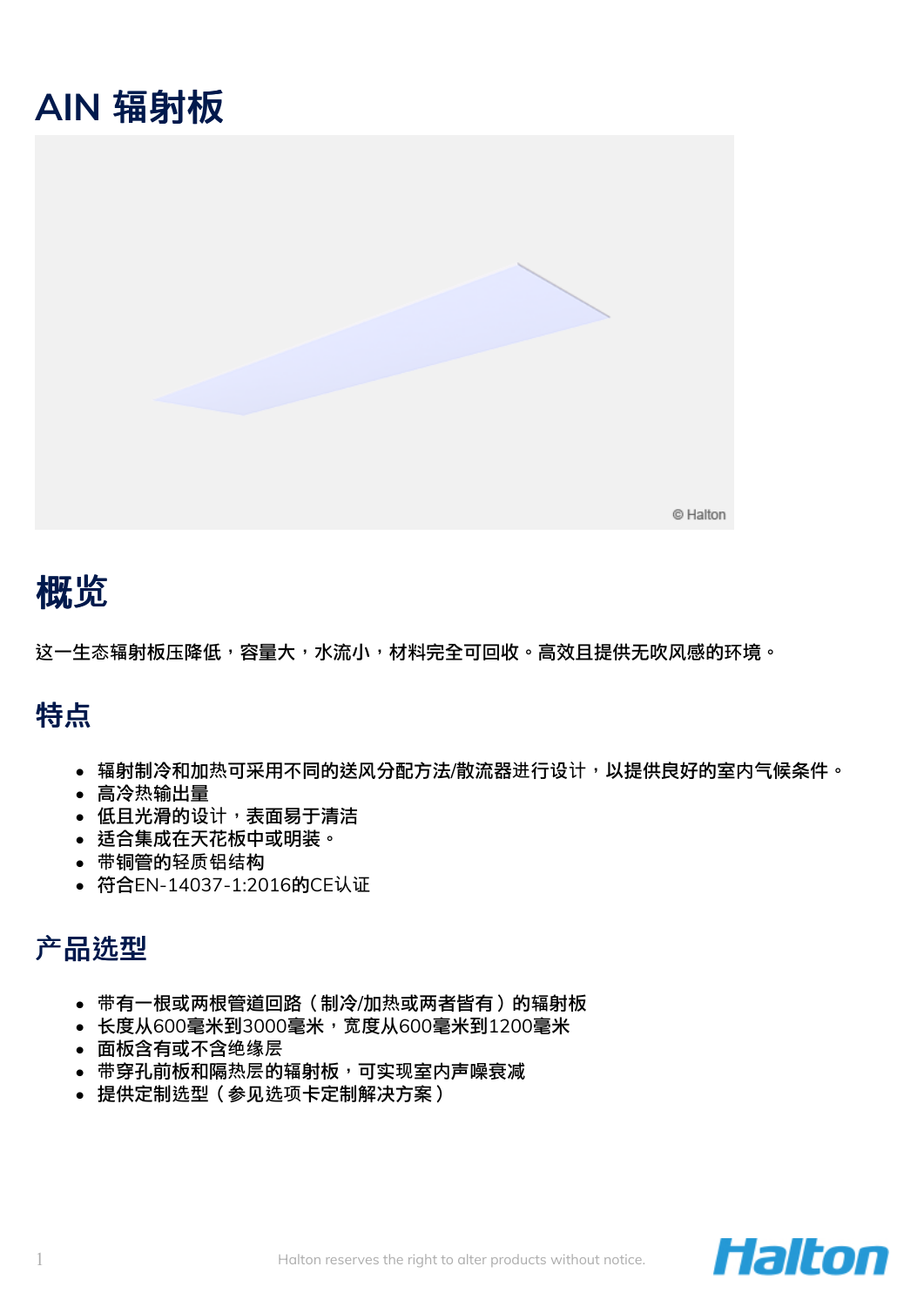# **Dimensions and weight**

Halton Ava Individual radiant panels are available in three widths and five lengths. The widths are 600, 900 and 1200 mm and lengths 600, 1200, 1800, 2400 and 3000 mm. The panels are 35 mm high.

Also project specific special sizes to maximum length of 3000 mm and width of 1200 mm are available. Integration of air distribution, lighting and other building services is also available.

Please contact Halton sales for further information.



**Fig.1.** Dimensions with 4 installation brackets (see table below)

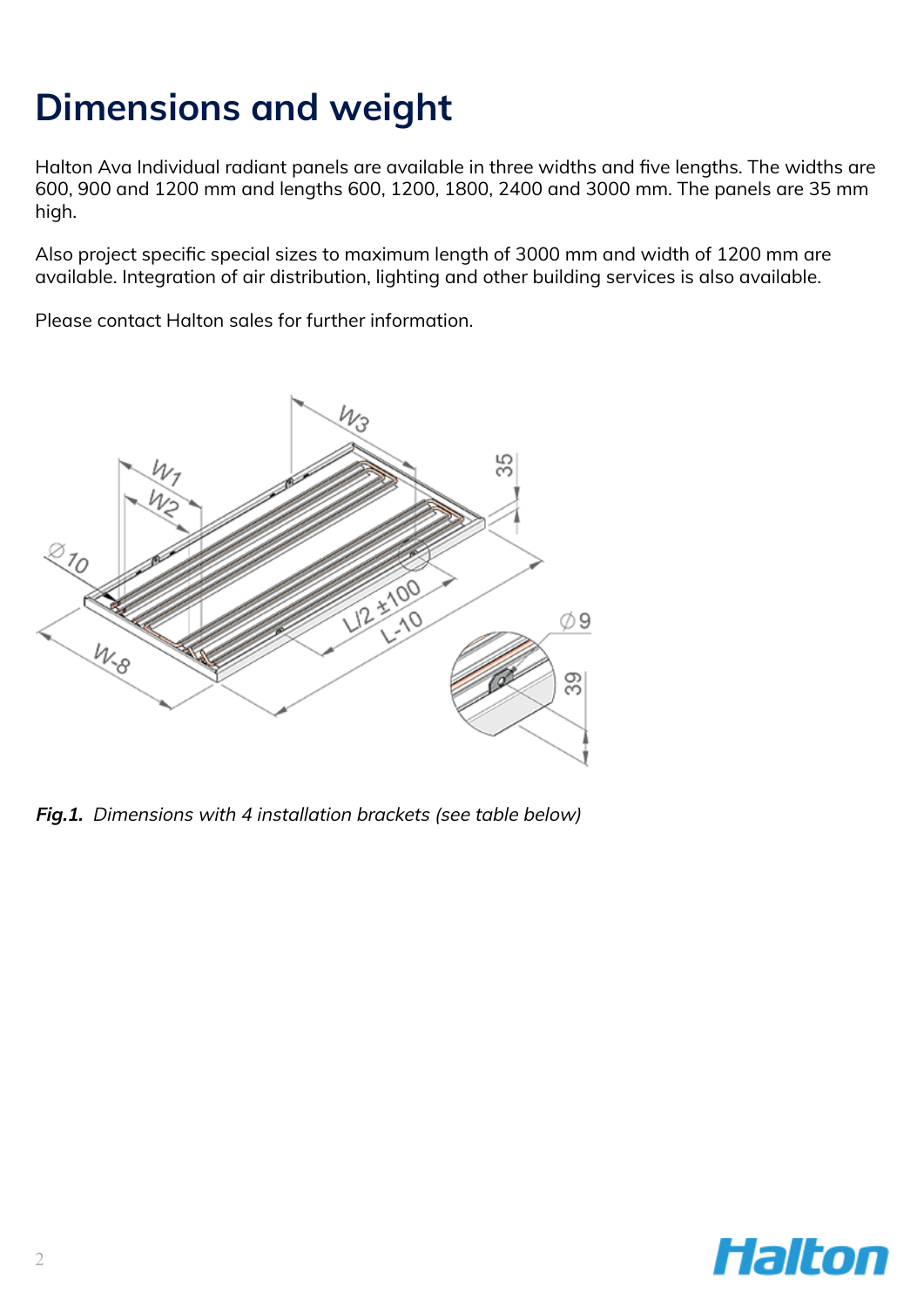

**Fig.2.** Dimensions with 6 installation brackets (see table below)

| W                                             |   |      | 600            | 900            | 1200           |
|-----------------------------------------------|---|------|----------------|----------------|----------------|
| W1<br>Pipe spacing, loop 1 (mm)               |   |      | 366            | 662            | 958            |
| $W2*$<br>Pipe spacing, loop 2 (mm)            |   |      | 286            | 582            | 286            |
| W <sub>3</sub><br><b>Bracket spacing (mm)</b> |   |      | 552            | 852            | 1152           |
| Dry mass, NL=1 / NL=2<br>(kg/m)               |   |      | 3.7/5.3        | 5.5 / 7.0      | 7.2 / 8.8      |
| Water volume, NL=1 / NL=2<br>(kg/m)           |   |      | 0.9/1.9        | 1.4/2.4        | 1.9/2.8        |
| Number of<br>brackets                         | L | 600  | $\overline{4}$ | <b>NA</b>      | <b>NA</b>      |
|                                               |   | 1200 | $\overline{4}$ | $\overline{4}$ | $\overline{4}$ |
|                                               |   | 1800 | $\overline{4}$ | $\overline{4}$ | $\overline{4}$ |
|                                               |   | 2400 | $\overline{4}$ | 6              | 6              |
|                                               |   | 3000 | $\overline{4}$ | 6              | 6              |

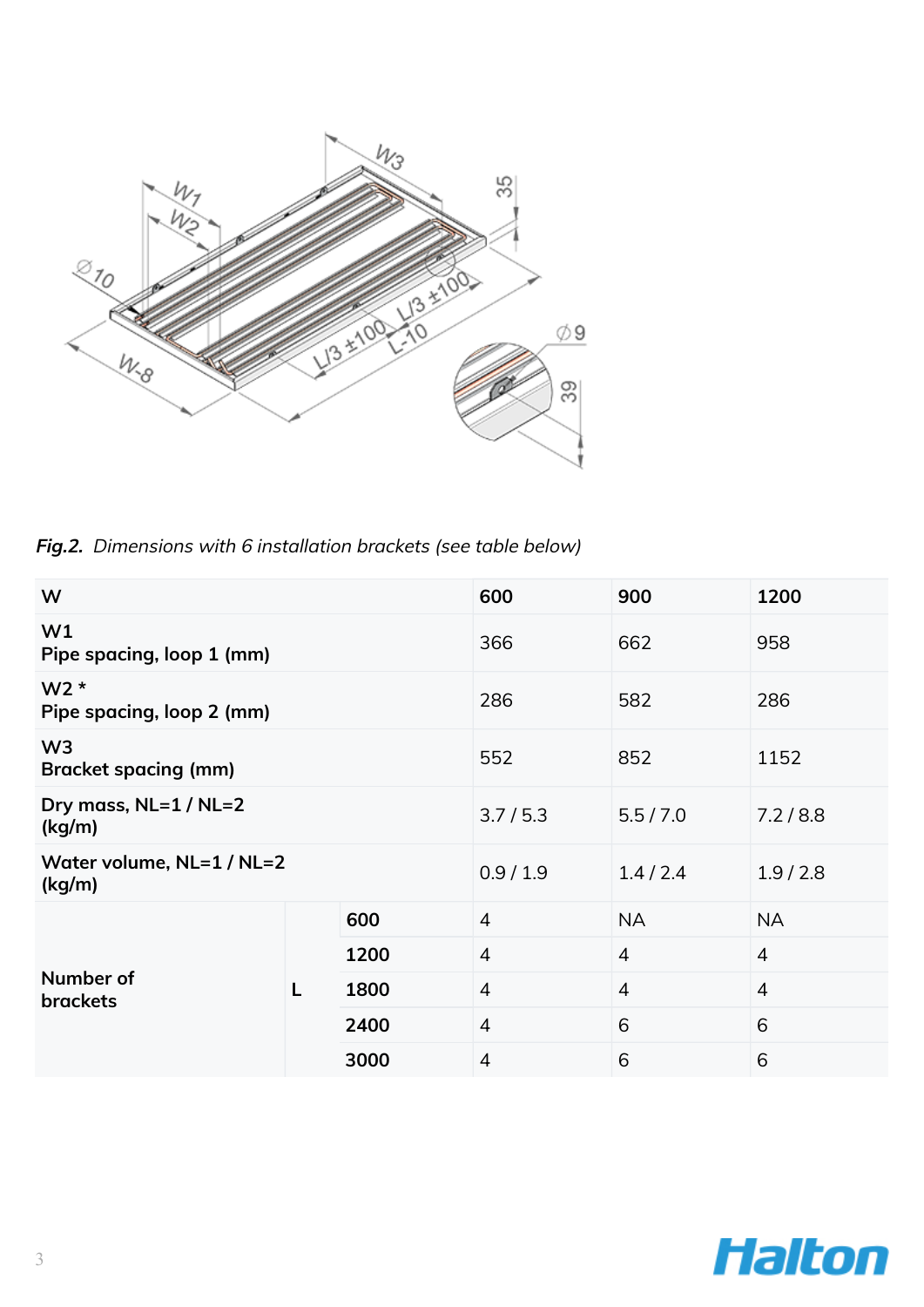## **Material**



| <b>Number</b>  | Part                            | <b>Material</b>          | <b>Finishing</b>                       | <b>Note</b>         |
|----------------|---------------------------------|--------------------------|----------------------------------------|---------------------|
| $\mathbf{1}$   | Front panel                     | Pre-painted<br>aluminium | Polyester-painted,<br>white (RAL 9003) |                     |
| $\overline{2}$ | Cross supports                  | Aluminium                |                                        |                     |
| 3              | Installation<br><b>brackets</b> | Galvanised<br>steel      |                                        |                     |
| $\overline{4}$ | Heat exchanger<br>pipes         | Copper                   |                                        | $\varnothing$ 10 mm |
| 5              | Pipe fixing profiles            | Aluminium                |                                        |                     |

## **Accessories**

| Accessory/option | Code                                       | <b>Description</b>             | <b>Note</b>                              |
|------------------|--------------------------------------------|--------------------------------|------------------------------------------|
|                  | $NL=1$                                     | 1 loop<br>(cooling or heating) |                                          |
| Number of loops  | 2 loops<br>$NL=2$<br>(cooling and heating) |                                |                                          |
| Insulation       | $IN = P$                                   | Polyester fibre<br>(Fig.1.)    |                                          |
| Perforation      | $PE=A$                                     | 23% open area<br>(Fig.2.)      | Only available for<br>600 mm wide models |

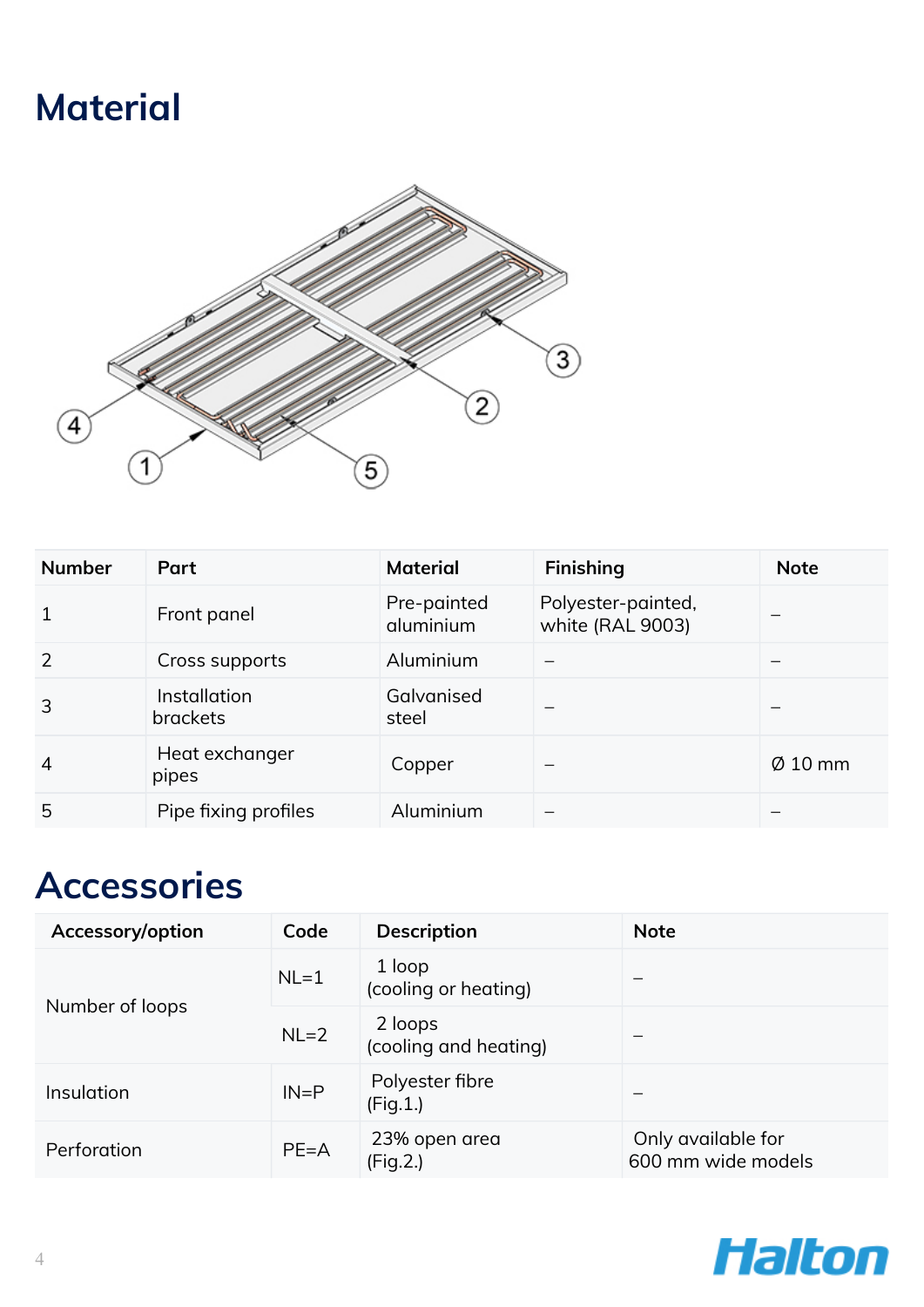

**Fig.1.** Insulated model (IN=P)



**Fig.2.** Perforated model (PE=A)

# **Function**

Radiant panels are used as a cooling or heating units. They are draught-free, because the heat transfer is mostly radiation. The heat is transferred from a water flowing through the panel's copper

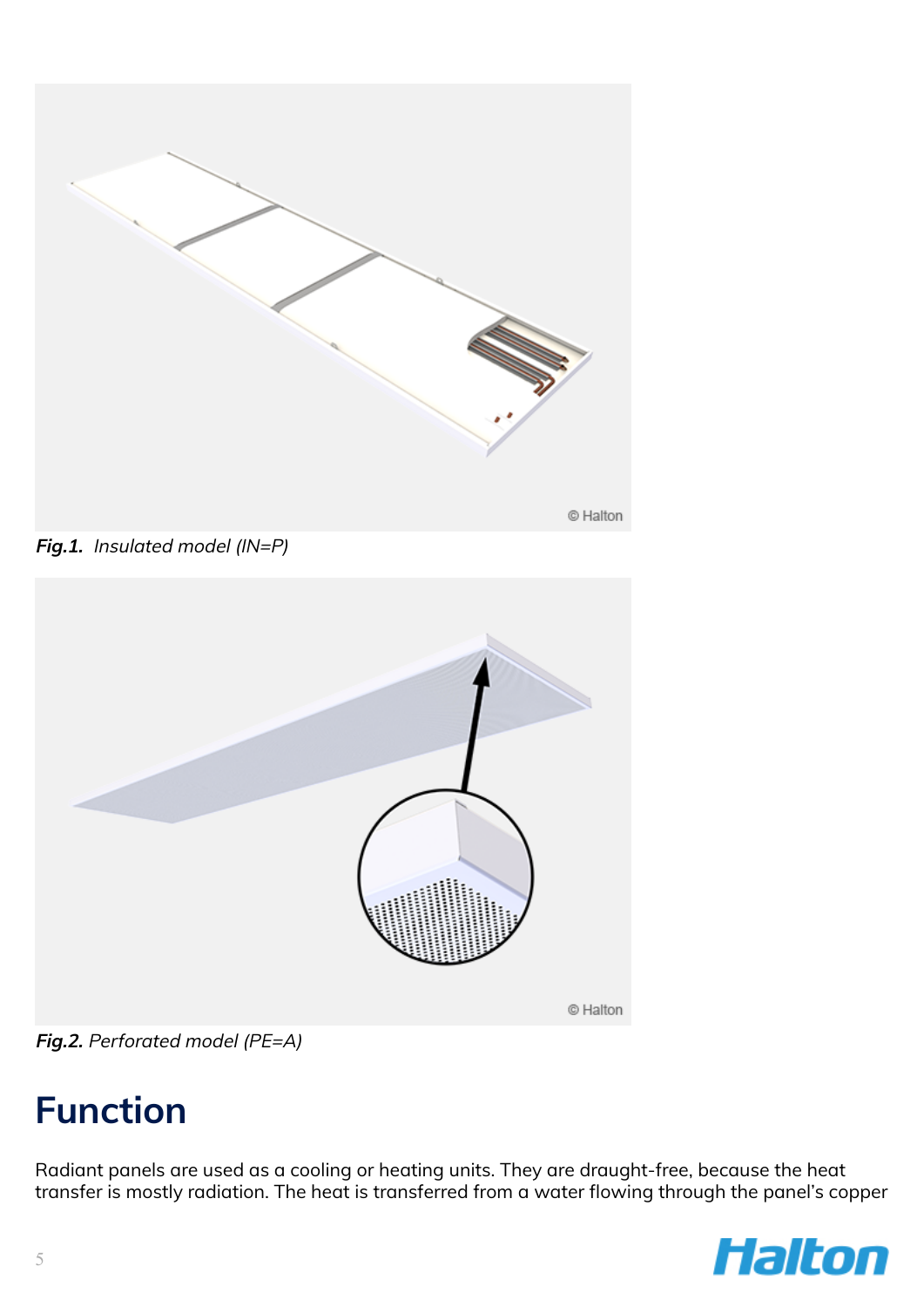pipe to the aluminium sheet, which works as a radiant surface to the space. In addition to the radiant heat transfer, the panels use also convection to heat or cool the space. In typical conditions, the ratio between radiant and convective heat transfer is approximately 55:45 in cooling (Fig.1) and 90:10 in heating (Fig.2) with ceiling integrated radiant panels.



#### **Fig.2**. Heating

The panel can achieve its maximum capacity in exposed installation without top insulation,

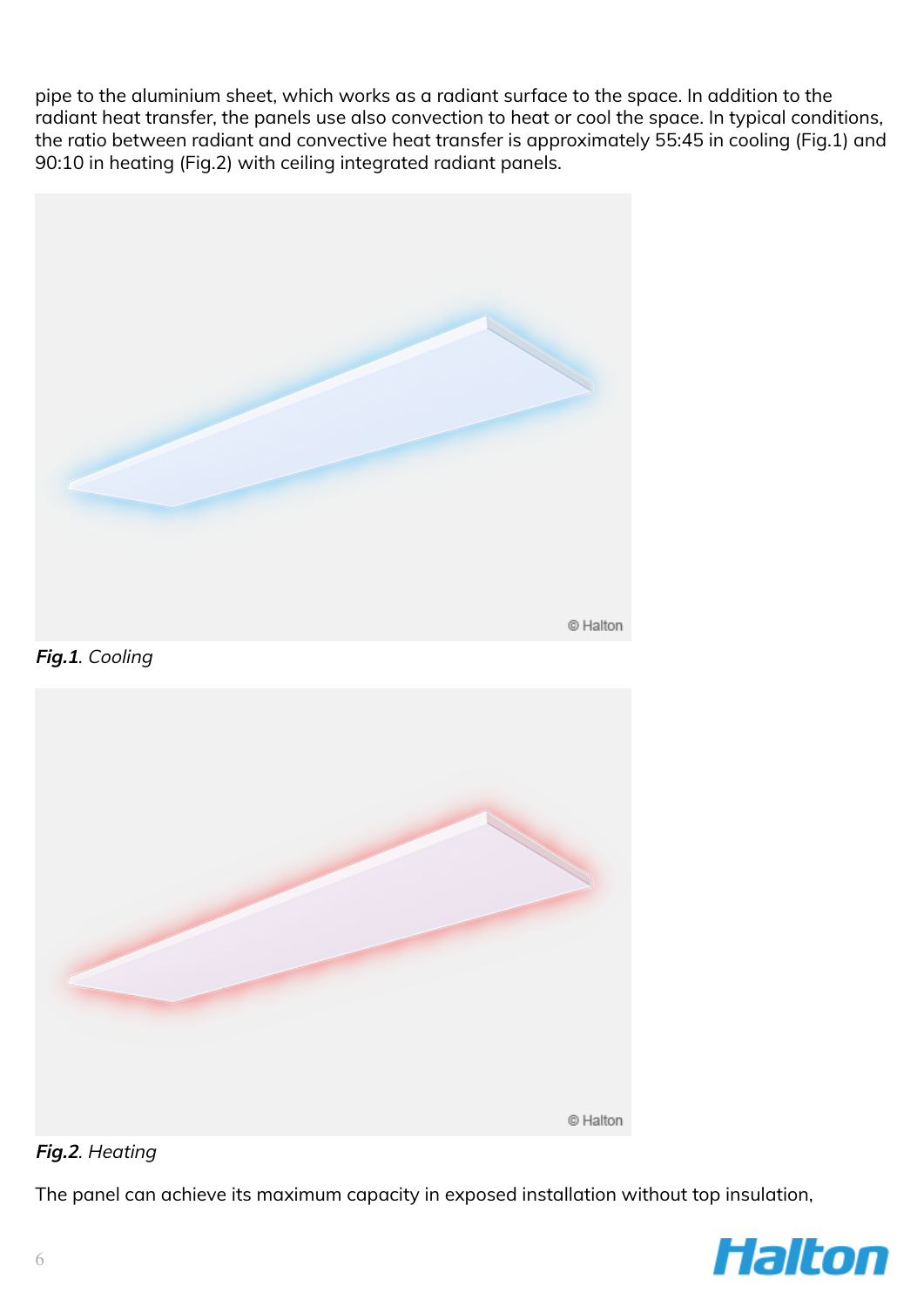because the upper side is also cooling or heating the space. In ceiling integrated installation, uninsulated panel heats also the space above the suspended ceiling. If necessary, that can be reduced by using insulated panels. Alternatively, panels without top insulation in suspended ceiling can be utilised to conduct cooling or heating capacity through the slab to the upper floor.

### **Effective area and capacity measurements**

Effective panel area is the area of a radiant panel covered with heat exchanger piping. In Ava Individual radiant panel, the effective area is calculated as W-8 \* L-100 [mm]. The cooling capacity of radiant panels is measured according to the standard EN-14240. The standard describes the specification of cooling capacity measurement of the radiant panel in exposed and ceiling integrated installations.

The capacity of radiant panels is dependent on the ratio of the effective panel area to the whole ceiling area. Decreasing the ratio increases the capacity of the effective panel area. Cooling capacity measurement according to the standard EN-14240 requires the ratio being less than 50% in exposed installation. In ceiling integrated installation, the ratio shall be over 70%. The effect of the ratio is considered in Halton HIT Design's performance tool. The panel capacities can be calculated also without the ratio effect if needed. Also, both cases of the EN-14240 can be calculated with the tool.

The standardised measurement of the heating capacity is done according to EN-14037:2016, which includes five parts. CE-mark and Declaration of Performance is required for radiant panels used for heating. This includes measurement results for the CE mark according to the EN-14037-2. This measurement has been done in accredited laboratory WSPLab (notified body) for Halton Ava Individual top-insulated radiant panels in exposed installation. The measurement standard EN-14037-5 (part 5) contains also other standardised measurements of the radiant panel heating capacity.

## **Perforated models**

Perforated radiant panels (PE=A), are often used for acoustic (with insulation IN=P) or architectural reasons, but they can also offer additional capacity. Uninsulated and perforated panel in exposed installation has more capacity compared to an unperforated panel, because the air is moving trough the panel. The increased capacity is approximately 10% and can be calculated with Halton HIT Design's performance tool.

## **Increasing capacity by ventilation**

Convective heat transfer and the total capacity of the radiant panel can be increased with air distribution. The total capacity will increase in the areas where supply air jets are flushing the radiant panel surface. Typically, the increase can be 5–10% in cooling conditions (with 16 °C supply air temperature) and 10–30% in heating conditions, depending on the air distribution method and operating conditions. This effect is not included in Halton HIT Design and should be analysed separately.

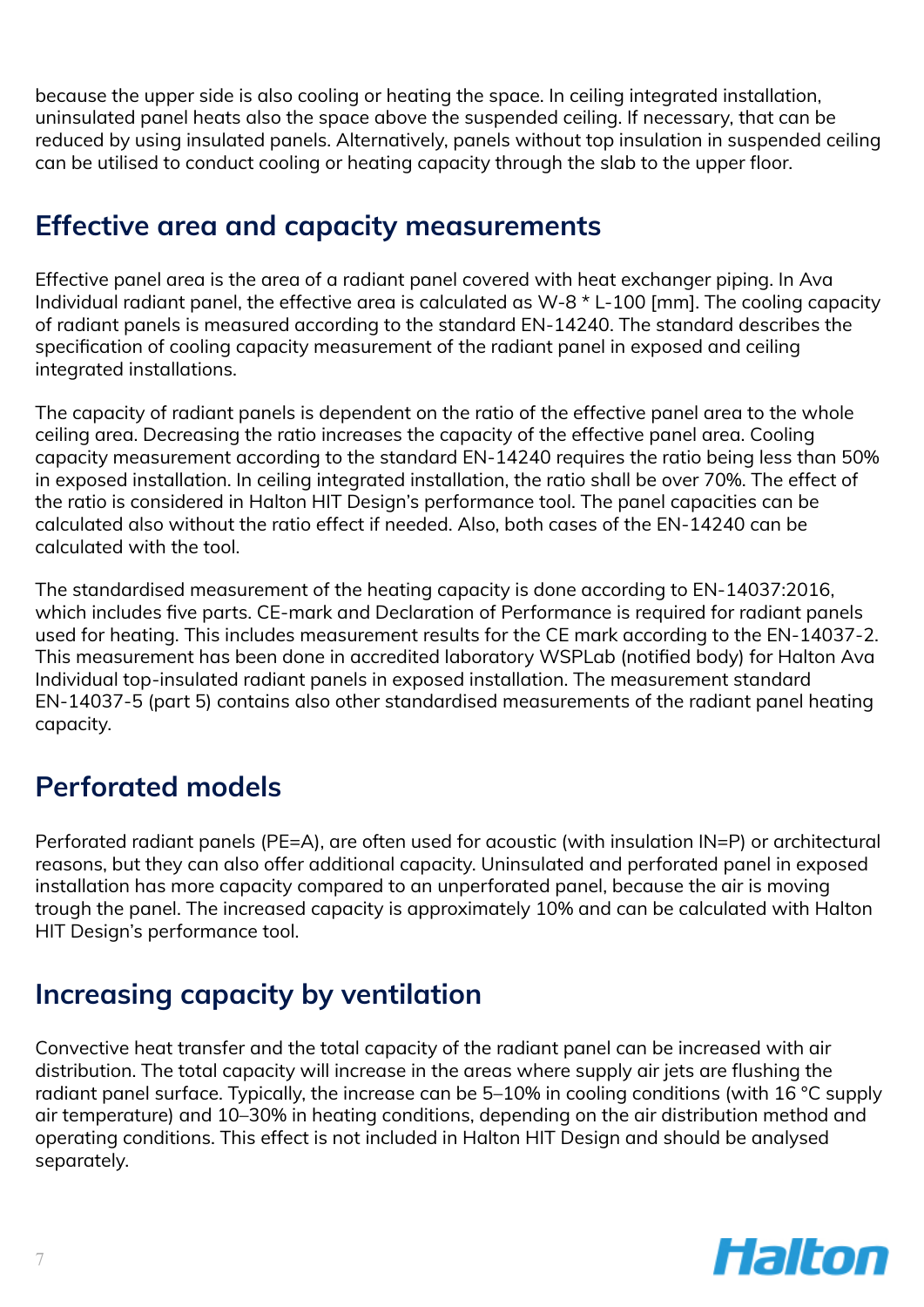# **Installation**

Halton Ava Individual radiant panels are suitable for exposed and ceiling integrated installation.

Adjustable installation brackets make installation easier (Fig.1.). Wires, snap hooks and flexible hoses are not included in the delivery.

See detailed installation guide from Downloads.



**Fig.1.** Adjustable installation bracket used with a snap hook and wire. The recommended location of the bracket is between the arrows.

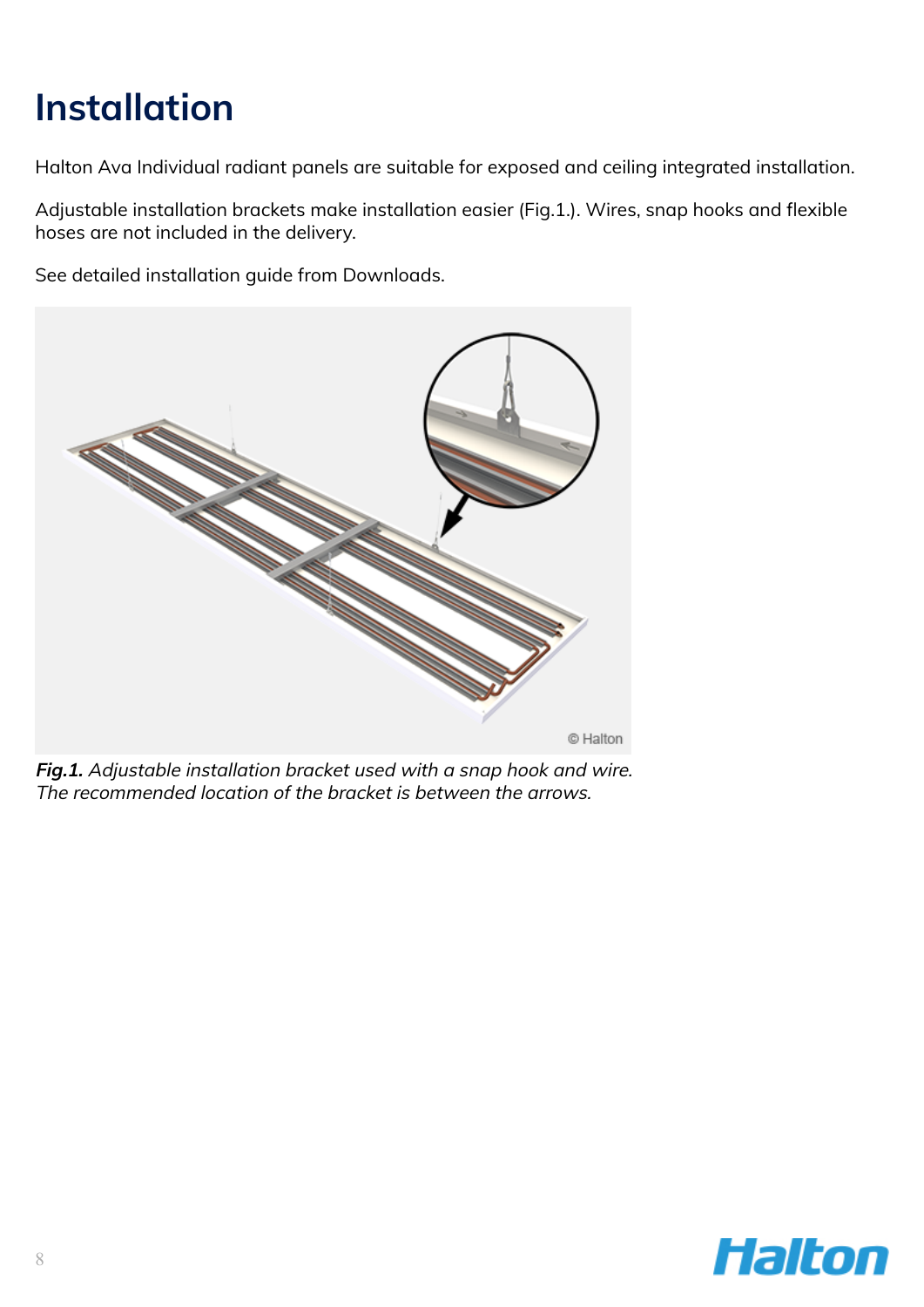

**Fig.2.** Animation of installing bracket

# **Adjustment**

## **Cooling**

The recommended cooling water mass flow rate is 0.020-0.035 kg/s, resulting in a temperature rise of 1-3 °C in the heat exchanger. To avoid condensation, the recommended inlet water temperature of the heat exchanger is over 14 °C.

## **Heating**

The recommended heating water mass flow rate is 0.015-0.030 kg/s, resulting in a temperature drop of 3-10 °C in the heat exchanger. In typical rooms (room height up to 3 m), usual recommended maximum temperature of the inlet water is 50 °C due to the risk of too high radiation asymmetry. With exposed installation to minimum 3 m from floor and with effective panel area / whole ceiling area less than 50% also higher inlet water temperature (e.g. 60 °C) can be used without risk of too high radiant asymmetry.

# **Servicing**

No regular maintenance is required for the product.

Clean the front panel and other visible painted plates using a damp cloth.

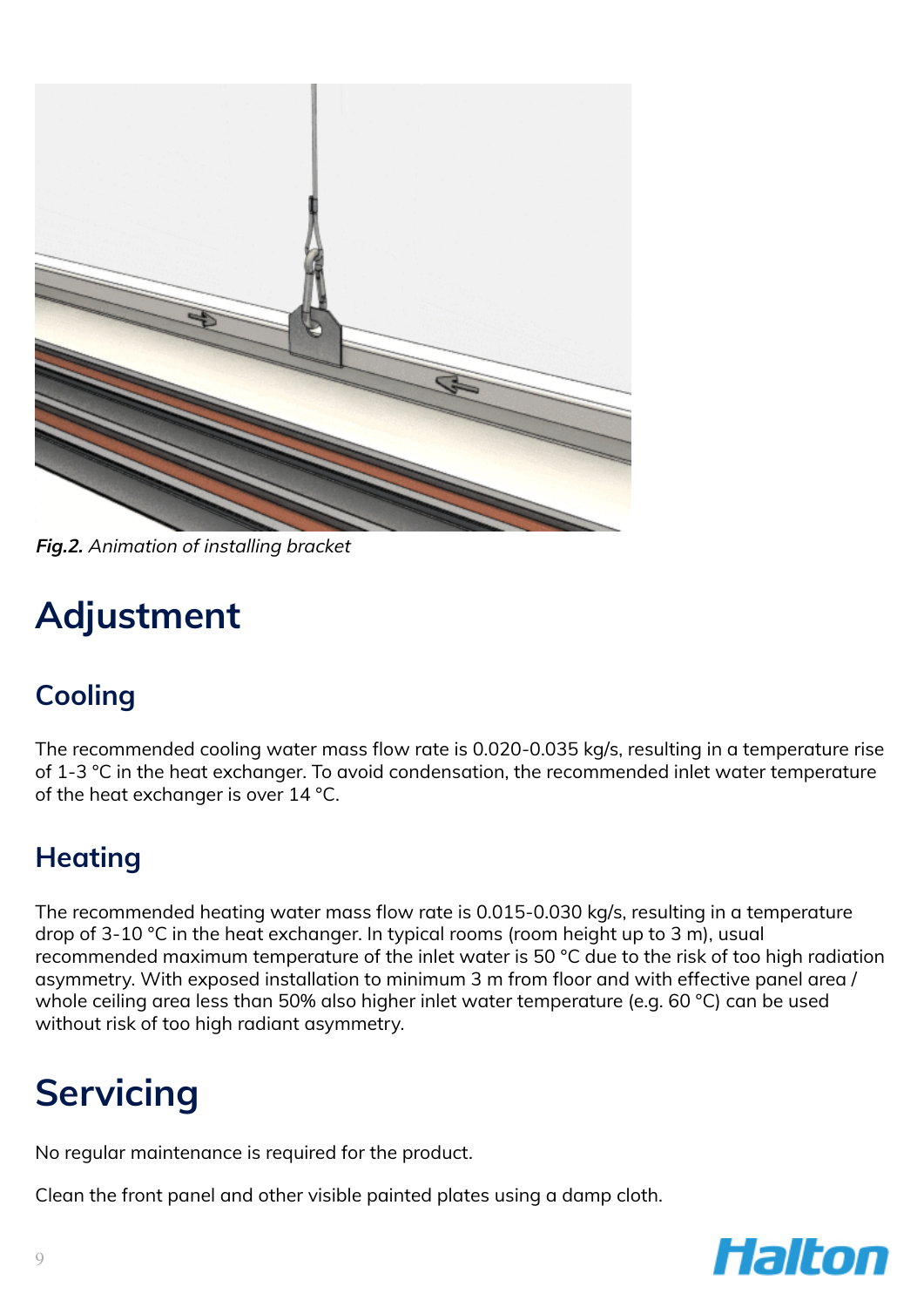Also, the top side of the radiant panel in exposed installation can be easily cleaned with a vacuum cleaner or a damp cloth.

# **Specification**

The radiant panel is 592, 892 or 1192 mm wide and 35 mm thick.

The radiant panel and cross supports are made of aluminium. The installation brackets are made of galvanised steel.

All visible parts are white, 20% gloss.

All pipes are manufactured from copper. Maximum operation pressure for the pipework is 1.0 MPa.

Visible surfaces of the radiant panels are protected by removable plastic coating. The pipe ends are sealed during delivery. The radiant panels are identified by a label attached to the top side of the panel.

## **Customised solutions**

Halton Ava family products are suitable for customised solutions. Examples of those solutions are presented below. Please contact sales for further information.

## **Lighting and other accessories**

Halton Ava radiant panels can be equipped with lighting, different kind of sensors, sprinklers etc. according to the project specific requirements.

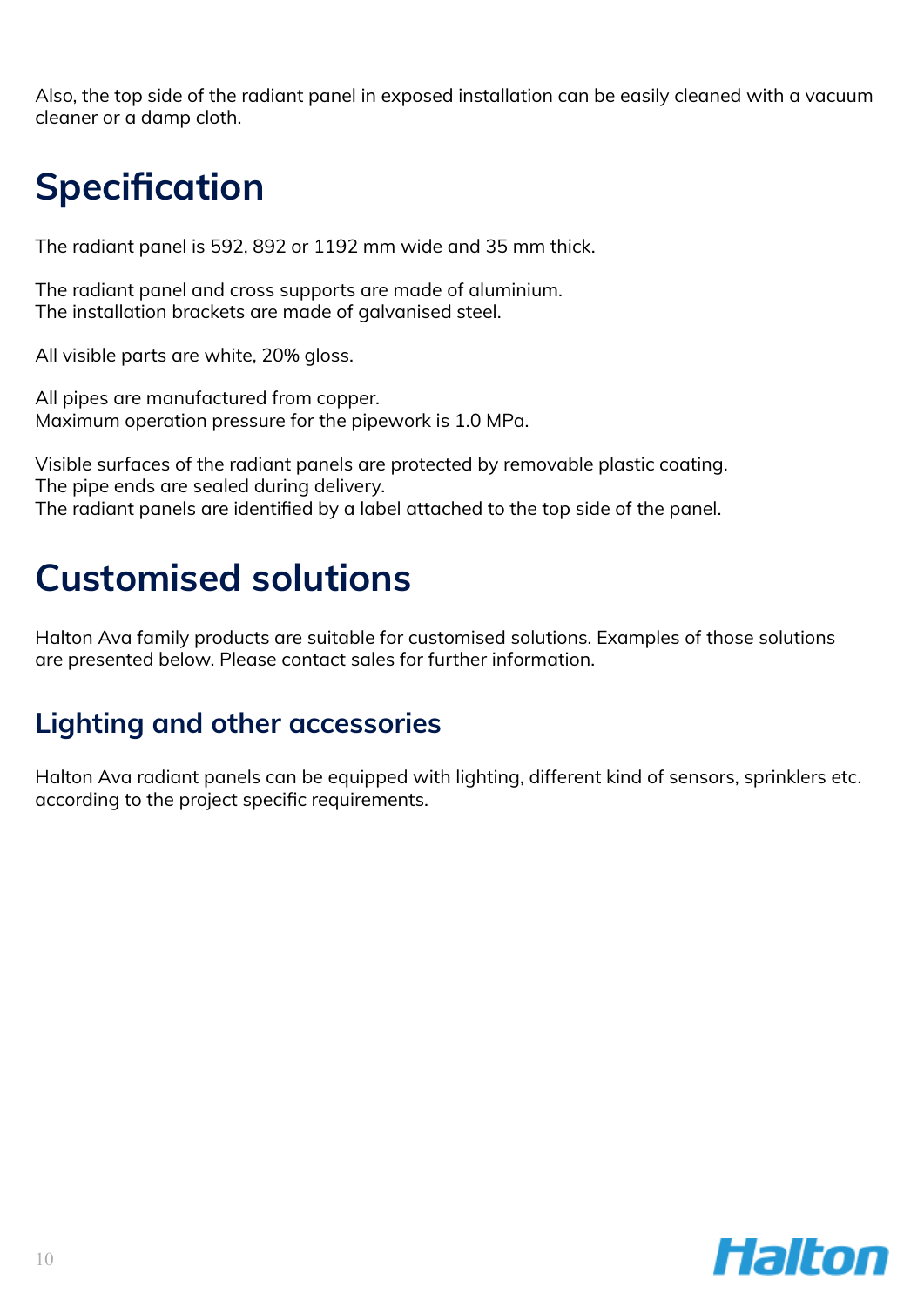

**Fig.1.** Solution of radiant panel with lights

## **Digital Coating**

Images are possible to transfer to the visible surface of Halton Ava radiant panels. The coating has high wearing resistance for UV radiation and abrasion. Imitation of different materials is also possible.



**Fig.2.** Solution of a radiant panel with an image of the summer sky \*)

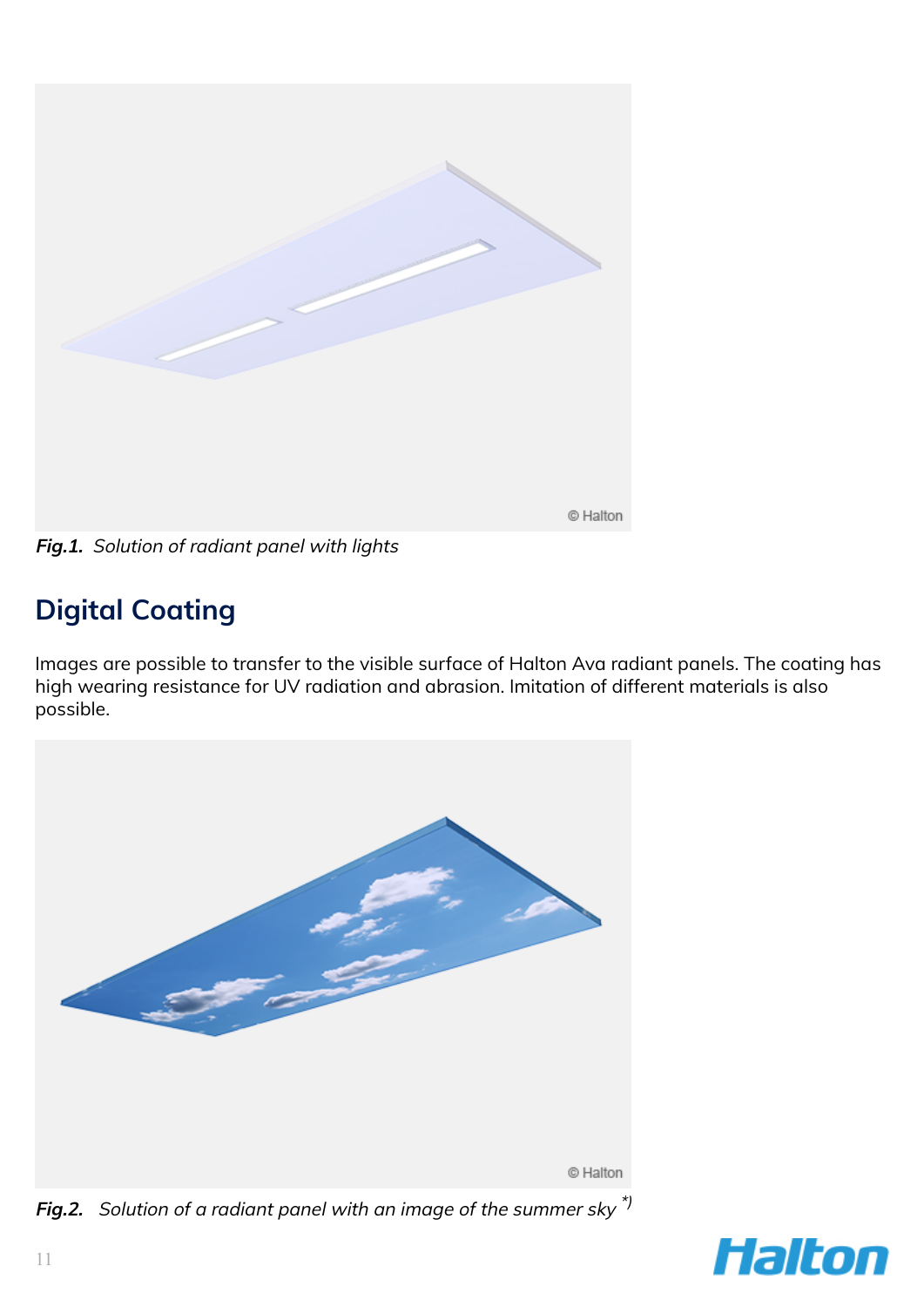

**Fig.4.** Solution for radiant panel with northern lights \*)  $^\star$ ) Image is only an illustration of the presented solution.